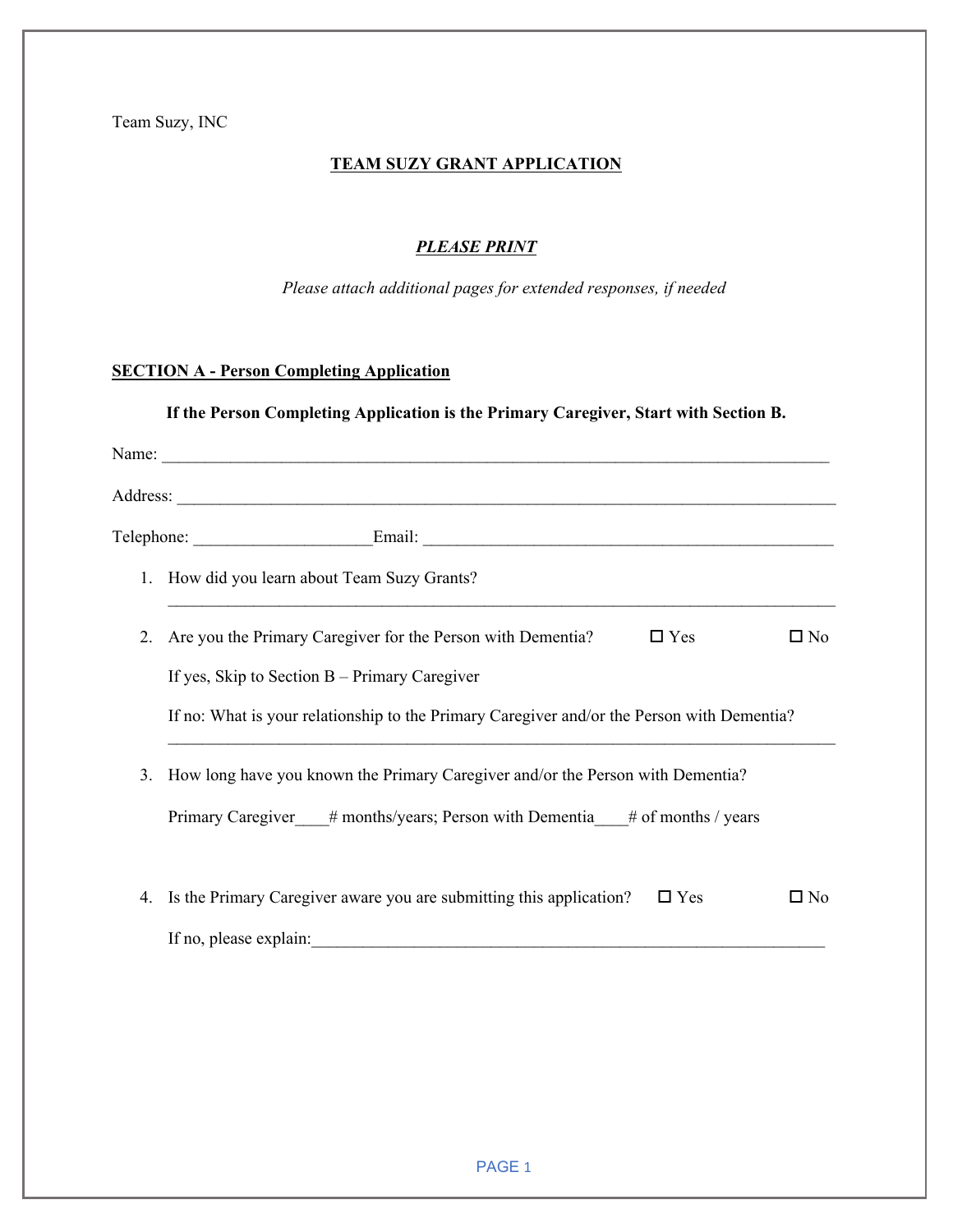# **SECTION B - Primary Caregiver**

|                      |                                  |                                                           |                              | Address: <u>Address:</u>                                                                      |                                 |                              |
|----------------------|----------------------------------|-----------------------------------------------------------|------------------------------|-----------------------------------------------------------------------------------------------|---------------------------------|------------------------------|
|                      |                                  |                                                           |                              |                                                                                               |                                 |                              |
|                      |                                  |                                                           |                              |                                                                                               |                                 |                              |
|                      |                                  | 1. How did you learn about Team Suzy Grants?              |                              |                                                                                               |                                 |                              |
| 2.                   |                                  | information or support. Detail reason(s) for contact.     |                              | List agencies (Alzheimer's Association, Area Agency on Aging, other) from which you've gotten |                                 |                              |
|                      | $\mathbf{c}$ .                   |                                                           |                              | <u>b.</u>                                                                                     |                                 |                              |
|                      |                                  | 3. Have you attended a Support Group?                     |                              |                                                                                               | $\Box$ Yes                      | $\square$ No                 |
| 4.<br>5 <sub>1</sub> | Please provide specifics:        | Are you currently attending a Support Group?              |                              | How have you learned about Dementia and/or Caregiving (seminars, books, or videos)?           | $\Box$ Yes                      | $\square$ No                 |
| 6.                   | Do you work outside the home?    |                                                           |                              |                                                                                               | $\Box$ Yes<br>and hours worked: | $\square$ No                 |
|                      | Full-time                        | $\Box$ Yes                                                | $\square$ No                 |                                                                                               |                                 |                              |
|                      | Part-time<br>Weekends            | $\Box$ Yes<br>$\Box$ Yes                                  | $\square$ No<br>$\square$ No | Weekly Hours                                                                                  |                                 |                              |
|                      | Overtime                         | $\Box$ Yes                                                | $\square$ No                 |                                                                                               |                                 |                              |
| 7.                   | Do you have a spouse or partner? | If yes, does the spouse or partner work outside the home? |                              |                                                                                               | $\square$ Yes<br>$\Box$ Yes     | $\square$ No<br>$\square$ No |
|                      |                                  |                                                           |                              |                                                                                               | and hours worked:               |                              |
|                      |                                  |                                                           |                              |                                                                                               |                                 |                              |
|                      | Full-time                        | $\Box$ Yes                                                | $\square$ No                 |                                                                                               |                                 |                              |
|                      | Part-time<br>Weekends            | $\Box$ Yes<br>$\square$ Yes                               | $\square$ No<br>$\square$ No | Hours/Weak<br>Hours/Week<br># Hours                                                           |                                 |                              |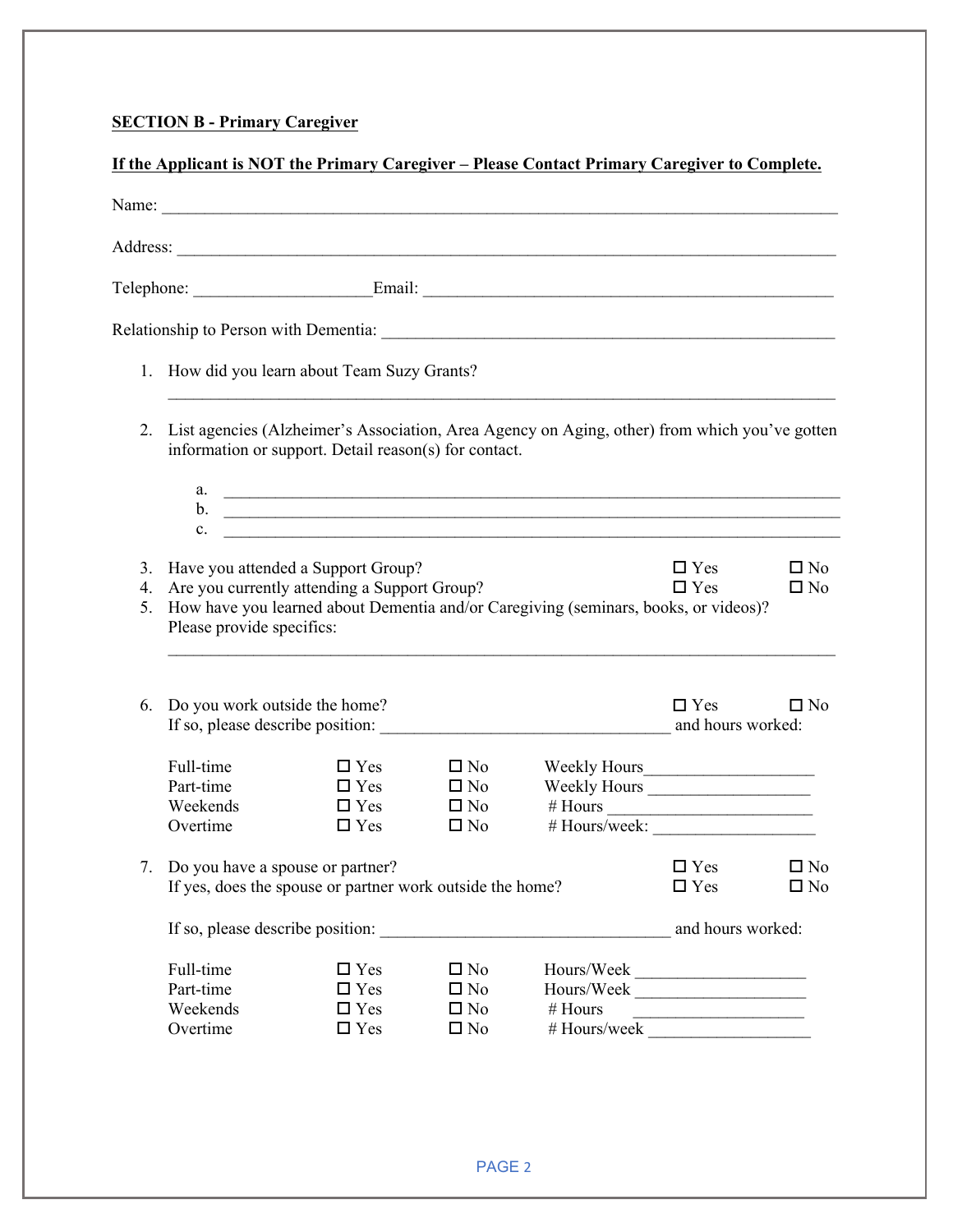|                                  | Name: <u>DOB:</u> DOB:                                                                                                                                                                                                                                                                                                                                                                                                                                                               |              |       |                                                                                                                                                                                                                                |                                              |
|----------------------------------|--------------------------------------------------------------------------------------------------------------------------------------------------------------------------------------------------------------------------------------------------------------------------------------------------------------------------------------------------------------------------------------------------------------------------------------------------------------------------------------|--------------|-------|--------------------------------------------------------------------------------------------------------------------------------------------------------------------------------------------------------------------------------|----------------------------------------------|
|                                  |                                                                                                                                                                                                                                                                                                                                                                                                                                                                                      |              |       |                                                                                                                                                                                                                                |                                              |
|                                  |                                                                                                                                                                                                                                                                                                                                                                                                                                                                                      |              |       |                                                                                                                                                                                                                                |                                              |
|                                  | *** Please provide a copy of the Person with Dementia's driver's license or picture ID ***                                                                                                                                                                                                                                                                                                                                                                                           |              |       |                                                                                                                                                                                                                                |                                              |
| 2.<br>3 <sub>1</sub>             | 1. Is the Person with Dementia a U.S. citizen?<br>Does the Person with Dementia live in an adult care facility?<br>Does the Person with Dementia live with the Primary Caregiver?                                                                                                                                                                                                                                                                                                    |              |       | $\Box$ Yes<br>$\Box$ Yes<br>$\Box$ Yes                                                                                                                                                                                         | $\square$ No<br>$\square$ No<br>$\square$ No |
|                                  | If no, where does the Person with Dementia live?<br><u>Letting</u>                                                                                                                                                                                                                                                                                                                                                                                                                   |              |       |                                                                                                                                                                                                                                |                                              |
| 4.                               | Please describe the home where the Person with Dementia lives (# floors; bedrooms; bathrooms).                                                                                                                                                                                                                                                                                                                                                                                       |              |       |                                                                                                                                                                                                                                |                                              |
| 5.                               | Does the Person with Dementia have a bedroom of their own?                                                                                                                                                                                                                                                                                                                                                                                                                           |              |       | $\Box$ Yes                                                                                                                                                                                                                     | $\square$ No                                 |
|                                  | If No, where do they sleep:                                                                                                                                                                                                                                                                                                                                                                                                                                                          |              |       |                                                                                                                                                                                                                                |                                              |
| 6.                               | List everyone in the Person with Dementia's household, their age and relationship to the Person<br>with Dementia.                                                                                                                                                                                                                                                                                                                                                                    |              |       |                                                                                                                                                                                                                                |                                              |
|                                  | a.                                                                                                                                                                                                                                                                                                                                                                                                                                                                                   |              |       |                                                                                                                                                                                                                                |                                              |
|                                  | Age Relationship<br>Age Relationship<br>Age Relationship<br>Relationship<br>$b_{\cdot}$                                                                                                                                                                                                                                                                                                                                                                                              |              |       |                                                                                                                                                                                                                                |                                              |
|                                  | $\mathbf{c}$ .                                                                                                                                                                                                                                                                                                                                                                                                                                                                       |              |       |                                                                                                                                                                                                                                |                                              |
|                                  | Age Relationship<br>$d_{\cdot}$                                                                                                                                                                                                                                                                                                                                                                                                                                                      |              |       |                                                                                                                                                                                                                                |                                              |
|                                  | e.                                                                                                                                                                                                                                                                                                                                                                                                                                                                                   |              |       |                                                                                                                                                                                                                                |                                              |
| $7_{\scriptscriptstyle{\ddots}}$ | Please list the Person with Dementia's immediate and extended family.                                                                                                                                                                                                                                                                                                                                                                                                                |              |       |                                                                                                                                                                                                                                |                                              |
|                                  | Indicate how each person helps with the Person with Dementia's care/well-being, including tasks<br>performed for the Person with Dementia as well as for the household, in general, where the<br>Person with Dementia lives.                                                                                                                                                                                                                                                         |              |       |                                                                                                                                                                                                                                |                                              |
|                                  | a.                                                                                                                                                                                                                                                                                                                                                                                                                                                                                   | Relationship | Helps |                                                                                                                                                                                                                                |                                              |
|                                  | $\begin{tabular}{lcccccc} \multicolumn{2}{c}{\textbf{1} & \textbf{2} & \textbf{3} & \textbf{4} & \textbf{5} & \textbf{5} & \textbf{6} & \textbf{7} & \textbf{8} & \textbf{9} & \textbf{10} & \textbf{10} & \textbf{10} & \textbf{10} & \textbf{10} & \textbf{10} & \textbf{10} & \textbf{10} & \textbf{10} & \textbf{10} & \textbf{10} & \textbf{10} & \textbf{10} & \textbf{10} & \textbf{10} & \textbf{10} & \textbf$<br>$\mathbf{b}$ .<br><u> 1980 - Johann Barbara, martin d</u> | Relationship |       | Helps and the same state of the state of the state of the state of the state of the state of the state of the state of the state of the state of the state of the state of the state of the state of the state of the state of |                                              |
|                                  | c.                                                                                                                                                                                                                                                                                                                                                                                                                                                                                   | Relationship | Helps |                                                                                                                                                                                                                                |                                              |
|                                  |                                                                                                                                                                                                                                                                                                                                                                                                                                                                                      |              |       |                                                                                                                                                                                                                                |                                              |

d. \_\_\_\_\_\_\_\_\_\_\_\_\_\_\_\_\_\_\_\_\_\_\_\_\_Relationship\_\_\_\_\_\_\_\_\_\_\_\_\_Helps\_\_\_\_\_\_\_\_\_\_\_\_\_\_\_\_\_\_\_\_\_\_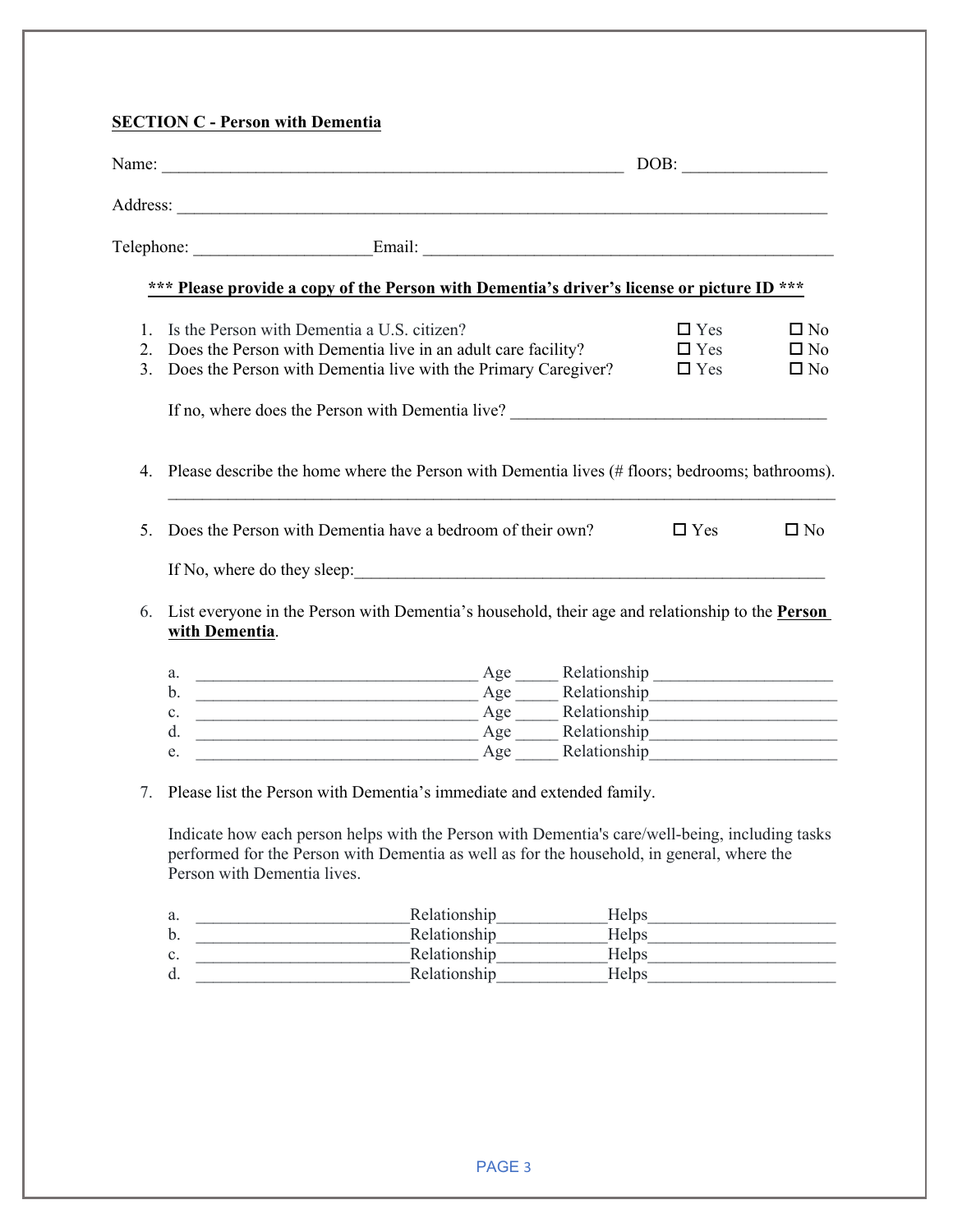## **SECTION D – Health of Person with Dementia**

- 1. At what stage in the disease is the Person with Dementia: Early; Mid; Late? 2. Has the Person with Dementia received a diagnosis from a doctor?  $\Box$  Yes  $\Box$  No
- If yes, what is the diagnosis?

## **Please provide a letter (dated w/in 6 months) and on Doctor's Letterhead, confirming the diagnosis.**

| a.<br>b <sub>1</sub><br>c.<br>d.                                                               |                                                                                   |                                                                                                            |                                                                                                                                                                                                                                                                                                                                                                                                                                                                                                                                                                                                                                                                                                                                                                                                                                                                                                                                                                                                                                                                                                                                                                                                                                                                                                                                                                     |
|------------------------------------------------------------------------------------------------|-----------------------------------------------------------------------------------|------------------------------------------------------------------------------------------------------------|---------------------------------------------------------------------------------------------------------------------------------------------------------------------------------------------------------------------------------------------------------------------------------------------------------------------------------------------------------------------------------------------------------------------------------------------------------------------------------------------------------------------------------------------------------------------------------------------------------------------------------------------------------------------------------------------------------------------------------------------------------------------------------------------------------------------------------------------------------------------------------------------------------------------------------------------------------------------------------------------------------------------------------------------------------------------------------------------------------------------------------------------------------------------------------------------------------------------------------------------------------------------------------------------------------------------------------------------------------------------|
| Does the Person with Dementia?                                                                 |                                                                                   |                                                                                                            |                                                                                                                                                                                                                                                                                                                                                                                                                                                                                                                                                                                                                                                                                                                                                                                                                                                                                                                                                                                                                                                                                                                                                                                                                                                                                                                                                                     |
| a. Speak<br>b. Follow simple commands<br>c. Follow complex commands                            | $\Box$ Yes<br>$\Box$ Yes<br>$\Box$ Yes                                            | $\square$ No<br>$\square$ No<br>$\square$ No                                                               | $\square$ Sometimes<br>$\square$ Sometimes<br>$\square$ Sometimes                                                                                                                                                                                                                                                                                                                                                                                                                                                                                                                                                                                                                                                                                                                                                                                                                                                                                                                                                                                                                                                                                                                                                                                                                                                                                                   |
|                                                                                                |                                                                                   |                                                                                                            |                                                                                                                                                                                                                                                                                                                                                                                                                                                                                                                                                                                                                                                                                                                                                                                                                                                                                                                                                                                                                                                                                                                                                                                                                                                                                                                                                                     |
| a. Eating<br>b. Dressing<br>c. Getting in/out bed or chair<br>Bathing<br>d.<br>Toileting<br>e. | $\Box$ Always<br>$\Box$ Always<br>$\Box$ Always<br>$\Box$ Always<br>$\Box$ Always | $\Box$ With Cueing<br>$\Box$ With Cueing<br>$\Box$ With Cueing<br>$\Box$ With Cueing<br>$\Box$ With Cueing | $\Box$ Never<br>$\Box$ Never<br>$\Box$ Never<br>$\Box$ Never<br>$\Box$ Never                                                                                                                                                                                                                                                                                                                                                                                                                                                                                                                                                                                                                                                                                                                                                                                                                                                                                                                                                                                                                                                                                                                                                                                                                                                                                        |
| Does the Person with Dementia?                                                                 |                                                                                   |                                                                                                            |                                                                                                                                                                                                                                                                                                                                                                                                                                                                                                                                                                                                                                                                                                                                                                                                                                                                                                                                                                                                                                                                                                                                                                                                                                                                                                                                                                     |
| a. Walk<br>b. Fall<br>Wander<br>$c_{-}$                                                        | $\Box$ Yes<br>$\Box$ Yes<br>$\Box$ Yes                                            | $\square$ No<br>$\square$ No<br>$\square$ No                                                               | $\square$ Sometimes<br>$\square$ Sometimes<br>$\square$ Sometimes                                                                                                                                                                                                                                                                                                                                                                                                                                                                                                                                                                                                                                                                                                                                                                                                                                                                                                                                                                                                                                                                                                                                                                                                                                                                                                   |
|                                                                                                |                                                                                   |                                                                                                            |                                                                                                                                                                                                                                                                                                                                                                                                                                                                                                                                                                                                                                                                                                                                                                                                                                                                                                                                                                                                                                                                                                                                                                                                                                                                                                                                                                     |
|                                                                                                |                                                                                   |                                                                                                            |                                                                                                                                                                                                                                                                                                                                                                                                                                                                                                                                                                                                                                                                                                                                                                                                                                                                                                                                                                                                                                                                                                                                                                                                                                                                                                                                                                     |
|                                                                                                |                                                                                   |                                                                                                            | $\square$ No                                                                                                                                                                                                                                                                                                                                                                                                                                                                                                                                                                                                                                                                                                                                                                                                                                                                                                                                                                                                                                                                                                                                                                                                                                                                                                                                                        |
|                                                                                                |                                                                                   |                                                                                                            |                                                                                                                                                                                                                                                                                                                                                                                                                                                                                                                                                                                                                                                                                                                                                                                                                                                                                                                                                                                                                                                                                                                                                                                                                                                                                                                                                                     |
| Has such therapy been productive?                                                              |                                                                                   | $\square$ No                                                                                               | $\square$ Somewhat                                                                                                                                                                                                                                                                                                                                                                                                                                                                                                                                                                                                                                                                                                                                                                                                                                                                                                                                                                                                                                                                                                                                                                                                                                                                                                                                                  |
|                                                                                                | PAGE 4                                                                            |                                                                                                            |                                                                                                                                                                                                                                                                                                                                                                                                                                                                                                                                                                                                                                                                                                                                                                                                                                                                                                                                                                                                                                                                                                                                                                                                                                                                                                                                                                     |
| 3.<br>4.                                                                                       | e.                                                                                |                                                                                                            | List the Person with Dementia's other health conditions:<br><u> 1999 - Johann John Harry, mars and deutscher Stadt and de Barbara (1999) er der der Stadt andere Stadt ander</u><br><u> 1989 - Johann Stoff, deutscher Stoffen und der Stoffen und der Stoffen und der Stoffen und der Stoffen und der Stoffen und der Stoffen und der Stoffen und der Stoffen und der Stoffen und der Stoffen und der Stoffen und d</u><br><u> 1989 - Johann John Harry Harry Harry Harry Harry Harry Harry Harry Harry Harry Harry Harry Harry Harry Harry</u><br><u> 1989 - Johann Stoff, deutscher Stoffen und der Stoffen und der Stoffen und der Stoffen und der Stoffen und der</u><br><u> 1989 - Johann Stoff, deutscher Stoffen und der Stoffen und der Stoffen und der Stoffen und der Stoffen und der</u><br>Can the Person with Dementia perform the following Activities of Daily Living (ADLs)?<br>7. What assistive devices for mobility (cane, walker, wheelchair, gait belt, grab bars, raised toilet<br>seat, commode, other) have been prescribed or recommended? If any, does the Person with<br>Dementia use such devises without assistance? Please explain:<br>8. What safety devices (bed or door alarms, locks, cameras, other) are being used?<br>Has the Person with Dementia had Physical, Occupational, or Speech therapy? $\square$ Yes<br>$\Box$ Yes |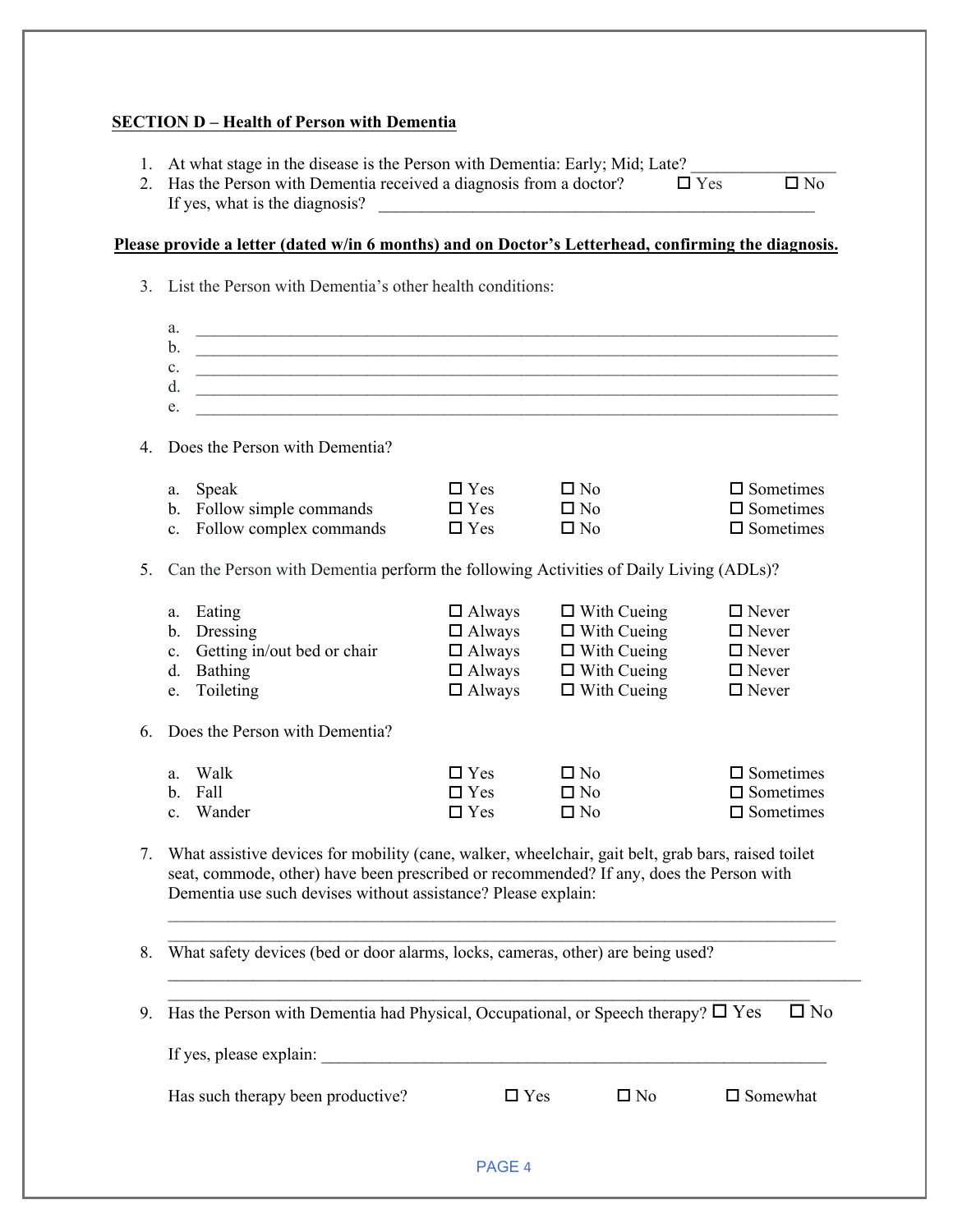10. Please describe how the Person with Dementia's typical day is structured:

| 11. Does the Person with Dementia participate in these daily activities?                                                                                                                                                                                                                                                                   |               |              |                                      |
|--------------------------------------------------------------------------------------------------------------------------------------------------------------------------------------------------------------------------------------------------------------------------------------------------------------------------------------------|---------------|--------------|--------------------------------------|
| Meals                                                                                                                                                                                                                                                                                                                                      | $\square$ Yes | $\Box$ No    | $\Box$ Sometimes                     |
| Exercise                                                                                                                                                                                                                                                                                                                                   | $\Box$ Yes    | $\square$ No | $\square$ Sometimes                  |
| Activities                                                                                                                                                                                                                                                                                                                                 | $\Box$ Yes    | $\square$ No | $\square$ Sometimes                  |
| Appointments                                                                                                                                                                                                                                                                                                                               | $\Box$ Yes    | $\square$ No | $\square$ Sometimes                  |
| 12. Does the Person with Dementia attend any Adult Day Programs?<br>If yes, please describe the program; the days and number of hours attended each day:<br>13. Has the Person with Dementia previously attended an Adult Day Program? $\square$ Yes<br>If yes, please explain why the Person with Dementia no longer attends the program: |               |              | $\Box$ Yes<br>$\Box$ No<br>$\Box$ No |

- 1. List any outside services or individuals (agencies, family, friends, acquaintances, visiting nurse) providing care for the Person with Dementia? Please list and describe tasks performed for the Person with Dementia, as well as tasks performed for the household, in general.
	- a. Name \_\_\_\_\_\_\_\_\_\_\_\_\_\_\_\_\_\_\_\_\_\_\_\_\_\_Relationship or Agency \_\_\_\_\_\_\_\_\_\_\_\_\_\_\_\_\_\_\_\_\_\_\_\_ Tasks:\_\_\_\_\_\_\_\_\_\_\_\_\_\_\_\_\_\_\_\_\_\_\_\_\_\_\_\_\_\_\_\_\_\_\_\_\_\_\_\_\_\_\_\_\_\_\_\_\_\_\_\_\_\_\_\_\_\_\_\_\_\_\_\_\_\_\_\_\_\_ b. Name \_\_\_\_\_\_\_\_\_\_\_\_\_\_\_\_\_\_\_\_\_\_\_\_\_\_Relationship or Agency \_\_\_\_\_\_\_\_\_\_\_\_\_\_\_\_\_\_\_\_\_\_\_\_ Tasks: c. Name Relationship or Agency  $\Box$ Tasks: Tasks: Tasks: Tasks: Relationship or Agency Tasks: Tasks: Tasks: Tasks: Tasks: Tasks: Tasks: Tasks: Tasks: Tasks: Tasks: Tasks: Tasks: Tasks: Tasks: Tasks: Tasks: Tasks: Tasks: Tasks: Tasks: Tasks: Tasks: Tasks: Tasks: Tas Tasks:

#### **SECTION F - Purpose of Grant Request**

#### **Please Note: Team Suzy is unable to provide grants for home improvements or remodeling.**

- 1. What services and/or products are being requested? For instance: respite care; day care; mobility / safety improvements; tracking watch; camera; alarms, etc. Please include any information that may be pertinent to your request(s), including, if known, products or service providers and cost.
	- a. \_\_\_\_\_\_\_\_\_\_\_\_\_\_\_\_\_\_\_\_\_\_\_\_\_\_\_\_\_\_\_\_\_\_\_\_\_\_\_\_\_\_\_\_\_\_\_\_\_\_\_\_\_\_\_\_\_\_\_\_\_\_\_\_\_\_\_\_\_\_\_\_\_\_\_ b.  $c.$  $d.$